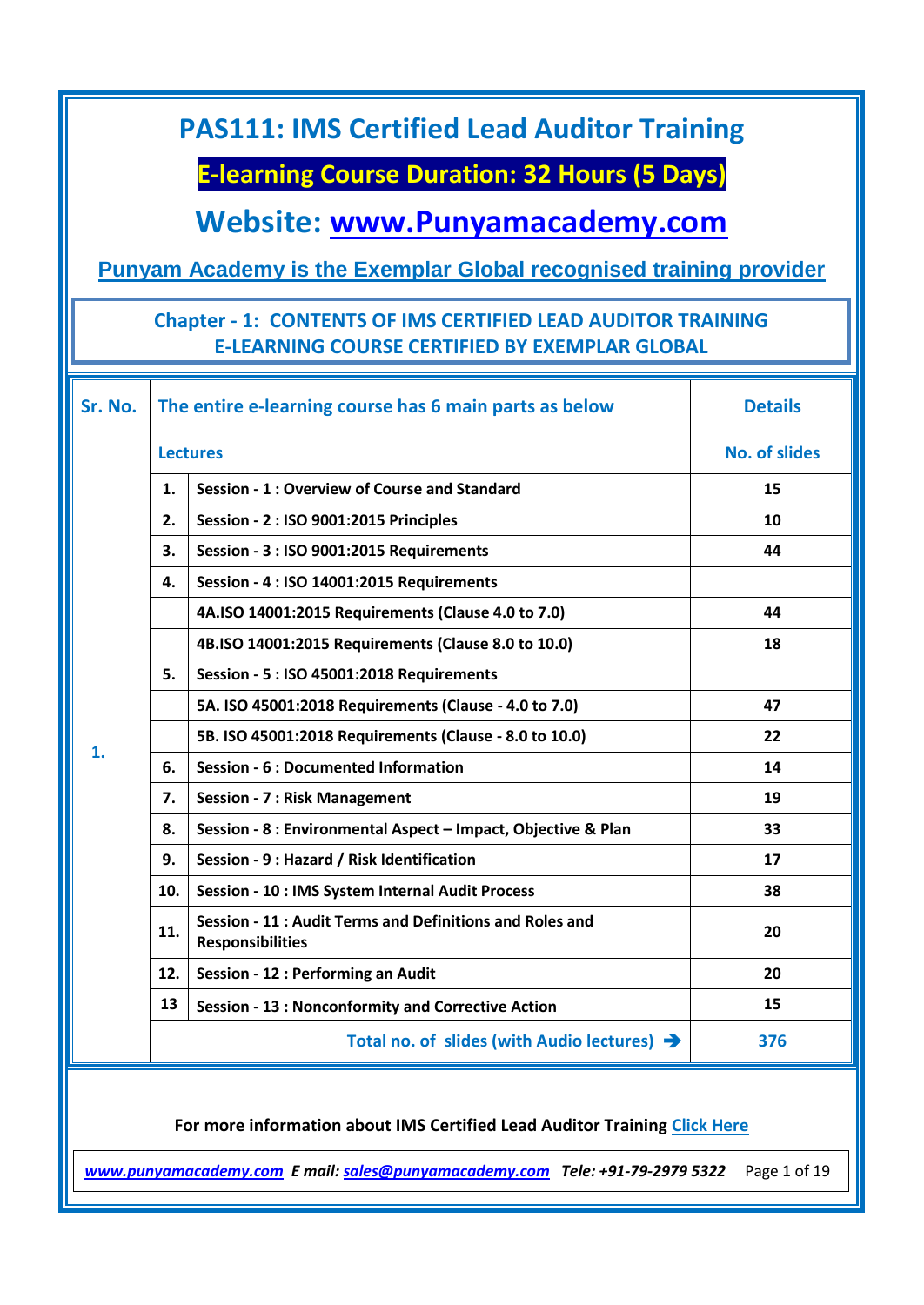### **E-learning Course Duration: 32 Hours (5 Days)**

### **Website: [www.Punyamacademy.com](http://www.punyamacademy.com/)**

| $\mathbf{2}$ | Hand-outs (each session detail document is given in PDF and<br>participant can download, print, or save it for future reference) | Approx. 353 Pages<br>in PDF    |
|--------------|----------------------------------------------------------------------------------------------------------------------------------|--------------------------------|
| 3.           | <b>Clause wise Requirements, Actual Meeting, Audit, Documentation</b><br>and Risk - Videos                                       | <b>12 Videos</b>               |
| 4.           | Session Exams at end of each session and Final Exam                                                                              | <b>Total 14 Exams</b>          |
| 5.           | <b>Audit Checklist as per Department-wise and Clause-wise</b>                                                                    | Approx. 800 audit<br>questions |
| 6.           | <b>IMS Certified Lead Auditor Training</b>                                                                                       | <b>Award Certificate</b>       |

#### **Part – 1 Lectures:**

Under this part total 13 sessions are given as Presentations with explanatory audio to understand the subject.

#### **Session - 1 :**

In this session, participants will learn about an Overview of Course and Standard. It covers total 15 slides on below topics:

- 1. Session 1 : Overview of Course and Standard
- 2. Lead Auditor Course Objectives
- 3. ISO Facts
- 4. Messages from ISO 9001, ISO 14001 and ISO 45001 Standard
- 5. Purpose of HSE Management System and Standard
- 6. Benefits of ISO 9001, ISO 14001 and ISO 45001 HSE Management System
- 7. Purpose of Management System Audit
- 8. ISO 9001, ISO 14001 & ISO 45001 Certification Audit
- 9. Stage-1 Audit
- 10. Stage-2 Audit
- 11.Audit Conclusion
- 12. Surveillance Audits
- 13.Re-certification visits
- 14.Connectivity of System and Confirmative Assessment as per ISO 9001, ISO 14001 & ISO 45001
- 15.End of Session 1.

#### **For more information about IMS Certified Lead Auditor Training [Click Here](https://www.punyamacademy.com/course/hse/ims-certified-lead-auditor-training)**

*[www.punyamacademy.com](https://www.punyamacademy.com/) E mail: [sales@punyamacademy.com](mailto:sales@punyamacademy.com) Tele: +91-79-2979 5322* Page 2 of 19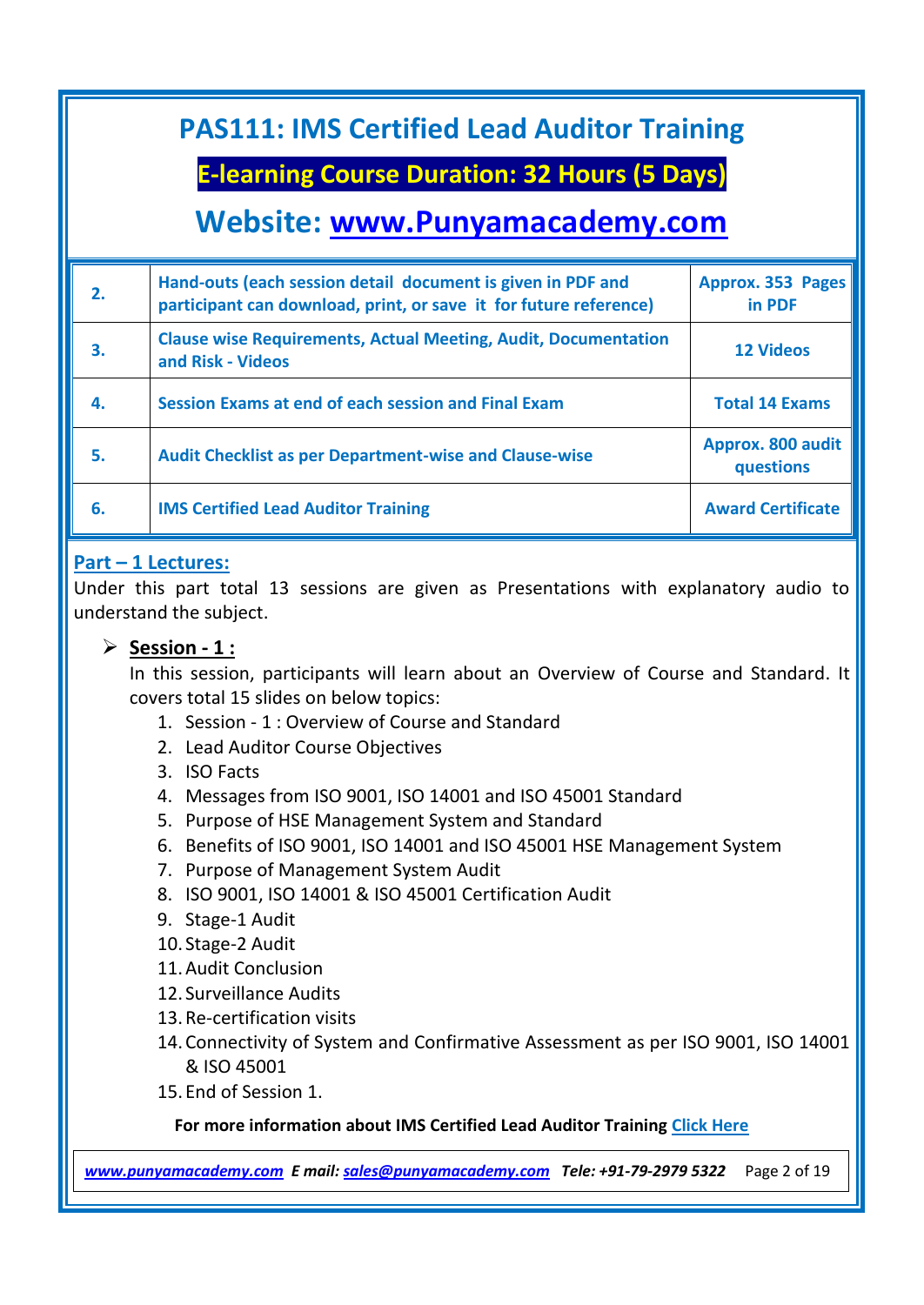**E-learning Course Duration: 32 Hours (5 Days)**

## **Website: [www.Punyamacademy.com](http://www.punyamacademy.com/)**

#### **Session - 2 :**

In this session, participants will learn about the ISO 9001:2015 Principles in detail. It covers total 10 slides on below topics:

- 1. Session 2 : ISO 9001:2015 Principles
- 2. ISO 9001:2015 Quality Management Principle
- 3. a. Customer Focus
- 4. b. Leadership
- 5. c. Engagement (involvement) of People
- 6. d. Process Approach
- 7. e. Improvement
- 8. f. Evidence-based Decision Making
- 9. g. Relationship Management
- 10. Summarizing Seven Principles of ISO 9001:2015

#### **Session - 3 :**

In this session, participants will learn about ISO 9001:2015 Requirements. It covers total 44 slides on below topics:

- 1. Session 3 : ISO 9001:2015 Requirements
- 2. Overview of the ISO 9001:2015 Standard
- 3. Clauses: 1, 2 and 3
- 4. Clause 4.0 Context of the organization
- 5. 4.1-Understanding the organization and its context
- 6. Considerations for determining the issues
- 7. Areas to identify issues from external context are shown below:
- 8. Areas to identify issues from internal context are shown below:
- 9. Clause 4.2 Understanding the needs & expectations of interested parties
- 10.Clause 4.3 Determining the scope of the quality management system
- 11.Approach of Clauses 4.1 to 4.3

12.Clause 4.4 - Quality management system and its processes

- 13.Clause 4.4 Quality management system and its processes (Continued…)
- 14.Clause 5.0 Leadership
- 15.Clause 5.1 Leadership and Commitment
- 16.Clause 5.1 Leadership and Commitment (Continued...)
- 17.Clause 5.2 Quality Policy

#### **For more information about IMS Certified Lead Auditor Training [Click Here](https://www.punyamacademy.com/course/hse/ims-certified-lead-auditor-training)**

*[www.punyamacademy.com](https://www.punyamacademy.com/) E mail: [sales@punyamacademy.com](mailto:sales@punyamacademy.com) Tele: +91-79-2979 5322* Page 3 of 19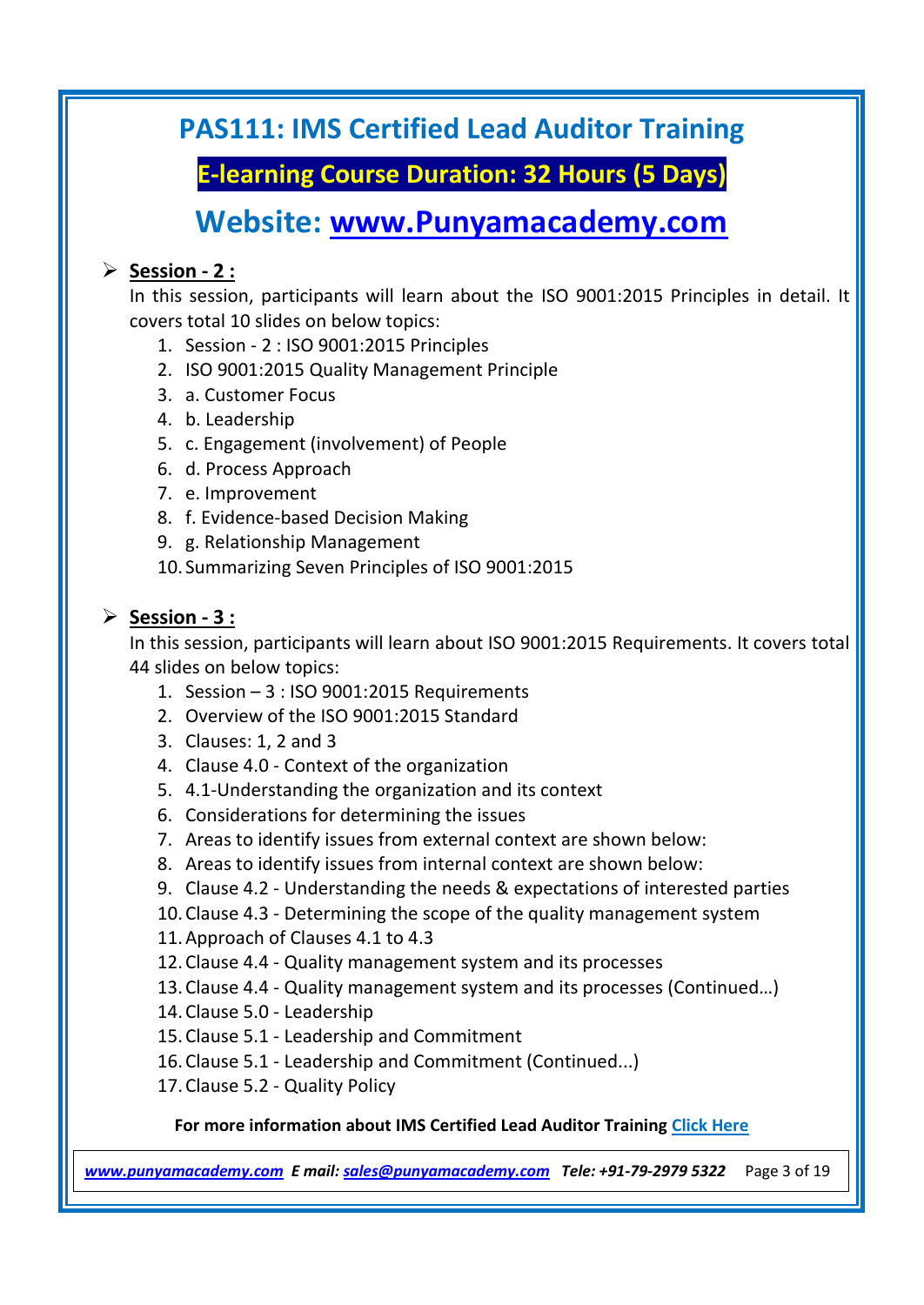### **E-learning Course Duration: 32 Hours (5 Days)**

### **Website: [www.Punyamacademy.com](http://www.punyamacademy.com/)**

- 18.Clause 5.3 Organizational roles, responsibilities and authorities
- 19.Clause 6.0 Planning

20.Clause 6.1 - Actions to address risks and opportunities

- 21.Clause 6.2 Quality objectives and planning to achieve them
- 22.Clause 6.3 Planning of Changes
- 23.Clause 7.0 Support
- 24.Clause 7.1 Resources
- 25.Clause 7.2 Competence
- 26.Clause 7.3 Awareness
- 27.Clause 7.4 Communication
- 28.Clause 7.5 Documented information
- 29.Clause 8.0 Operation
- 30.Clause 8.1 Operational planning and control
- 31.Clause 8.2 Requirements for products and services
- 32.Clause 8.3 Design and Development of Products and Services
- 33.Clause 8.4 Control of externally provided processes, products & services
- 34.Clause 8.5 Production and service provision
- 35.Clause 8.6 Release of products and services
- 36.Clause 8.7 Control of nonconforming process outputs
- 37.Clause 9.0 Performance Evaluation
- 38.Clause 9.1 Monitoring, measurement, analysis and evaluation
- 39.Clause 9.2 Internal audit
- 40.Clause 9.3 Management Review
- 41.Clause 10.0 Improvement
- 42.Clause 10.1 General
- 43.Clause 10.2 Nonconformity and corrective action
- 44.Clause 10.3 Continual improvement

#### **Session - 4 :**

In this session, participants will learn about ISO 14001:2015 Requirements. It covers two parts:

#### **For more information about IMS Certified Lead Auditor Training [Click Here](https://www.punyamacademy.com/course/hse/ims-certified-lead-auditor-training)**

*[www.punyamacademy.com](https://www.punyamacademy.com/) E mail: [sales@punyamacademy.com](mailto:sales@punyamacademy.com) Tele: +91-79-2979 5322* Page 4 of 19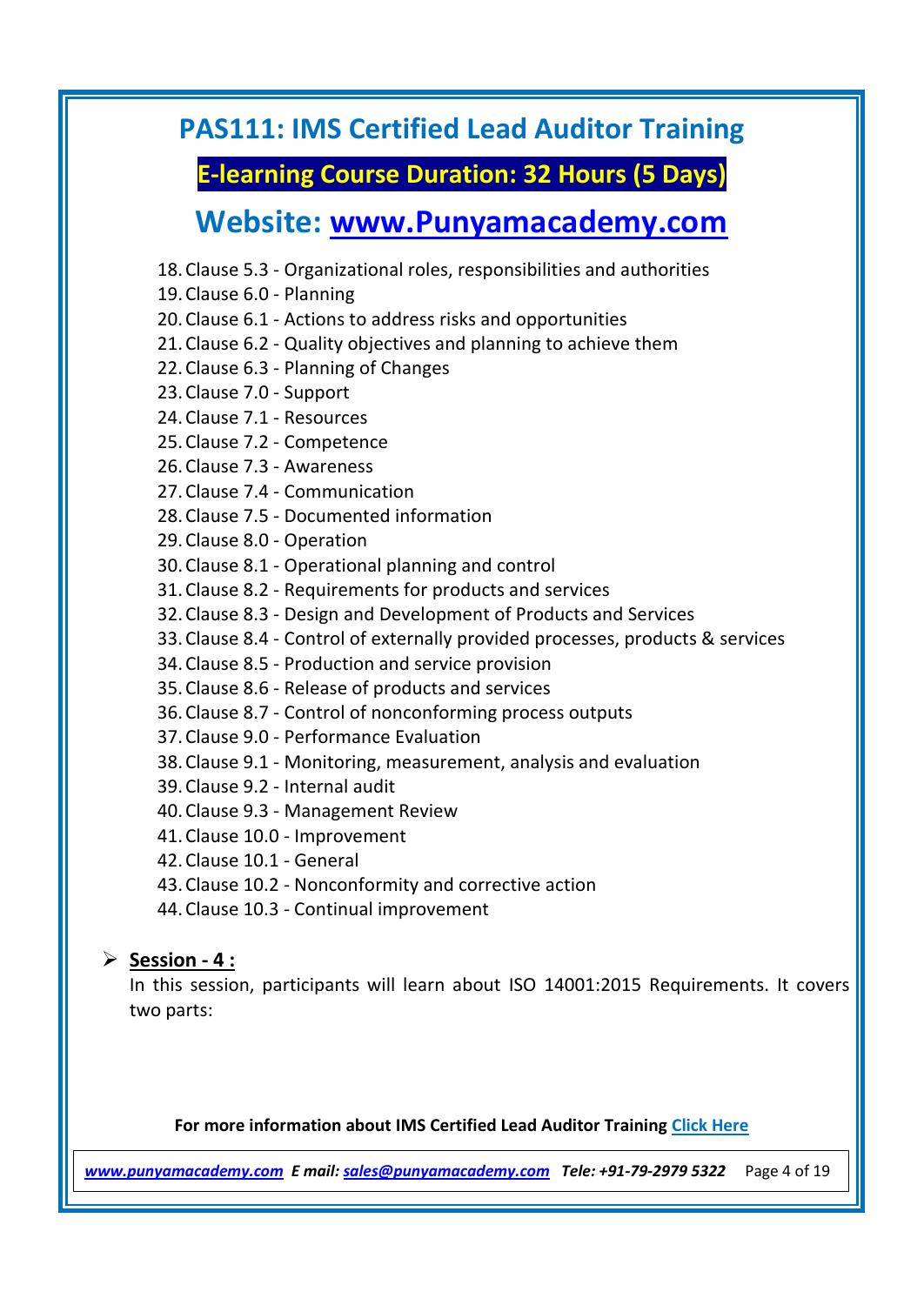### **E-learning Course Duration: 32 Hours (5 Days)**

### **Website: [www.Punyamacademy.com](http://www.punyamacademy.com/)**

#### **A. ISO 14001:2015 Requirements (Clause 4.0 to 7.0)**

- 1. Session 4A : ISO 14001:2015 Requirements (Clause 4.0 to 7.0)
- 2. Overview of ISO 14001:2015 Standard
- 3. Structure of Standards as per ISO 14001:2015
- 4. Clause 1-2-3 of ISO 14001:2015 Standard
- 5. Clause 4.0:Context of the Organization
- 6. Clause 4.1:Understanding the organization and its context
- 7. Considerations for determining the issues
- 8. External Context
- 9. Internal Context
- 10.Clause 4.2:Understanding the Needs & Expectations of Interested Parties
- 11.Interested Parties Stakeholders
- 12. List of Interested Parties
- 13.Clause 4.3:Determining the Scope of Environment Management System
- 14.Approach of Clauses 4.1 to 4.3
- 15.Clause 4.4:Environmental Management System
- 16.Clause 5.0:Leadership
- 17.Clause 5.1:Leadership and Commitment
- 18.Clause 5.2: Environmental Policy
- 19.Environmental Policy Statement and Management Concepts
- 20.The Environmental Policy: Key Points
- 21.Environmental Policy
- 22.Clause 5.3:Organizational Roles, Responsibilities and Authorities
- 23.Clause 6.0:Planning
- 24.Clause 6.1: Actions to address risks and opportunities
- 25.Clause 6.1: Actions to address risks and opportunities (Continued…)
- 26.Clause 6.1: Actions to address risks and opportunities (Continued…)
- 27.Clause 6.1: Actions to address risks and opportunities (Continued…)
- 28.Clause 6.1: Actions to address risks and opportunities (Continued…)
- 29.Register of Regulatory Requirements
- 30.Clause 6.1: Actions to address risks and opportunities (Continued…)
- 31.Clause 6.2: Environmental Objectives and Planning to Achieve them
- 32.Clause 6.2: Environmental Objectives and Planning to Achieve them (Continued...)

#### **For more information about IMS Certified Lead Auditor Training [Click Here](https://www.punyamacademy.com/course/hse/ims-certified-lead-auditor-training)**

*[www.punyamacademy.com](https://www.punyamacademy.com/) E mail: [sales@punyamacademy.com](mailto:sales@punyamacademy.com) Tele: +91-79-2979 5322* Page 5 of 19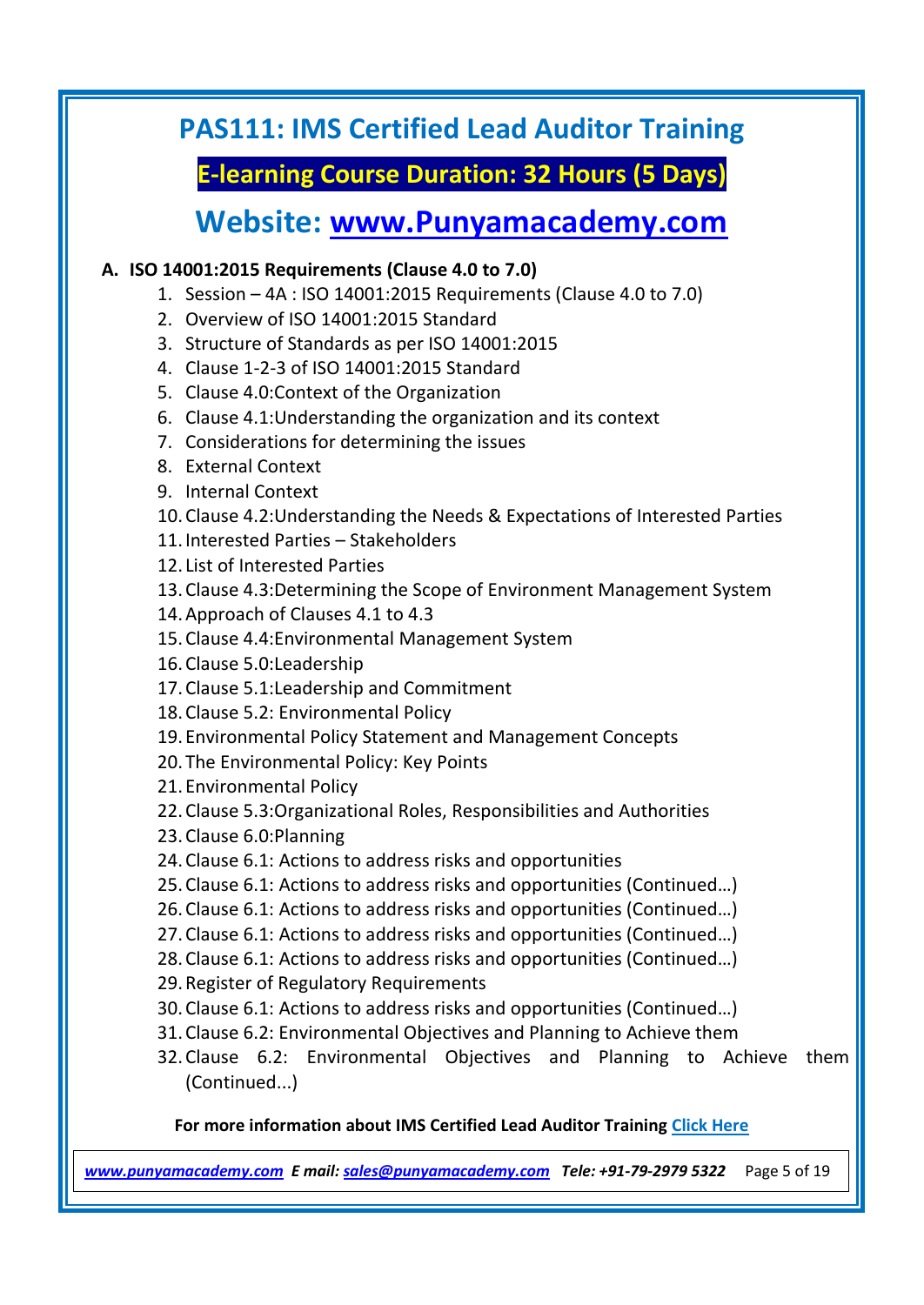### **E-learning Course Duration: 32 Hours (5 Days)**

# **Website: [www.Punyamacademy.com](http://www.punyamacademy.com/)**

- 33.Clause 6.2: Environmental Objectives and Planning to Achieve them (Continued...)
- 34.Clause 6.2: Environmental Objectives and Planning to Achieve them (Continued...)
- 35.Clause 6.2: Environmental Objectives and Planning to Achieve them (Continued...)
- 36.Environmental Objectives
- 37.Clause 7.0: Support
- 38.Clause 7.1: Resources
- 39.Clause 7.2: Competence
- 40.Clause 7.3: Awareness
- 41.Clause 7.4: Communication
- 42.Clause 7.5: Documented Information
- 43.Clause 7.5: Documented Information (Continued…)
- 44. Sample List of Documented Information for EMS

#### **B. ISO 14001:2015 Requirements (Clause 8.0 to 10.0)**

- 1. Session 4B : ISO 14001:2015 Requirements (Clause 8.0 to 10.0)
- 2. Clause 8.0: Operation
- 3. Clause 8.1: Operational planning and control
- 4. Operational Control Measures
- 5. Clause 8.2: Emergency preparedness and response
- 6. Possible Emergencies
- 7. Emergency Preparedness: Key Points
- 8. Emergency Preparedness
- 9. Emergency Plan
- 10.Clause 9.0: Performance Evaluation
- 11.Clause 9.1: Monitoring, measurement, analysis & evaluation
- 12.Clause 9.1: Monitoring, measurement, analysis & evaluation (continued...)
- 13.Clause 9.2: Internal audit
- 14.Clause 9.3: Management Review
- 15.Clause 10.0: Improvement
- 16.Clause 10.1: General
- 17.Clause 10.2: Nonconformity and corrective action
- 18.Clause 10.3: Continual improvement

**For more information about IMS Certified Lead Auditor Training [Click Here](https://www.punyamacademy.com/course/hse/ims-certified-lead-auditor-training)**

*[www.punyamacademy.com](https://www.punyamacademy.com/) E mail: [sales@punyamacademy.com](mailto:sales@punyamacademy.com) Tele: +91-79-2979 5322* Page 6 of 19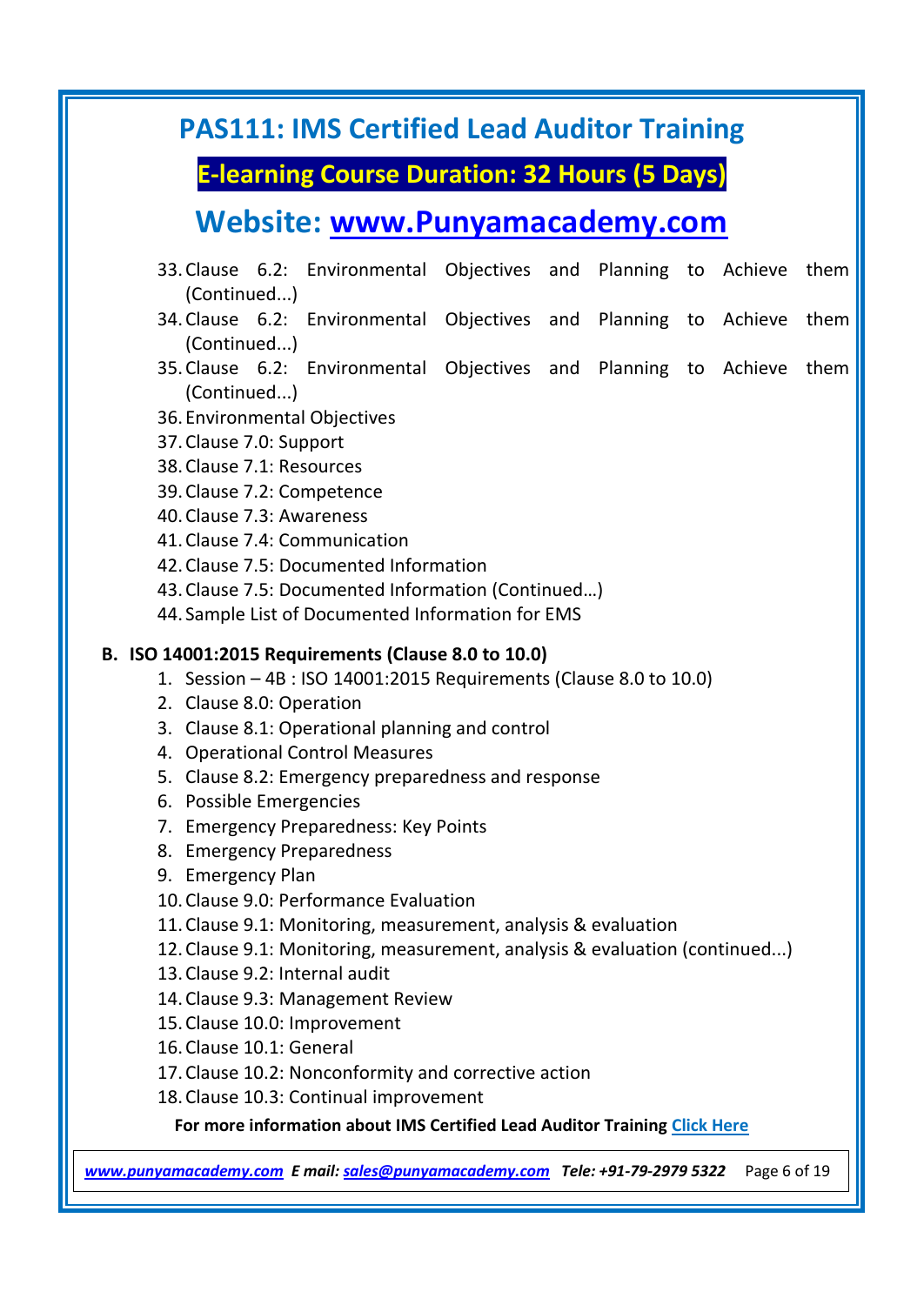**E-learning Course Duration: 32 Hours (5 Days)**

## **Website: [www.Punyamacademy.com](http://www.punyamacademy.com/)**

#### **Session - 5 :**

In this session, participants will learn about ISO 45001:2018 Requirements. It covers two parts:

#### **A. ISO 45001:2018 Requirements (Clause - 4.0 to 7.0)**

- 1. Session 5A : ISO 45001:2018 Requirements (Clause 4.0 to 7.0)
- 2. Overview of ISO 45001:2018 Standard
- 3. Clauses of ISO 45001: 2018, According to the High Level Structure and their place in the PDCA Cycle
- 4. Structure of Standard as per ISO 45001:2018
- 5. Clause 1-2-3 of ISO 45001:2018 Standard
- 6. Clause 4.0 Context of the Organization
- 7. Clause 4.1-Understanding the Organization and its Context
- 8. Clause 4.1-Understanding the Organization and its Context (Continued…)
- 9. External Context
- 10.Internal Context
- 11.Clause 4.2-Understanding the needs & Expectations of Workers and Other Interested Parties
- 12. List of Interested Parties
- 13.Clause 4.3-Determining the Scope of the Occupational Health and Safety Management Systems
- 14.Approach of Clause 4.1 to 4.3
- 15.Clause 4.4-Occupational Health and Safety Management System
- 16.Clause 4.4-Occupational Health and Safety Management System (Continued…)
- 17.Clause 5.0-Leadership and Worker Participation
- 18.Clause 5.1-Leadership and Commitment (continued...)
- 19.Clause 5.1-Leadership And Commitment (continued...)
- 20.Clause 5.2-OH&S Policy
- 21.OH&S Policy Statement And Management Concepts
- 22.The OH&S Policy Must
- 23.Clause 5.3-Organizational Roles, Responsibilities, And Authorities
- 24.Clause 5.4-Consultation And Participation Of Workers
- 25.Consultation
- 26.Clause 6.0 Planning

#### **For more information about IMS Certified Lead Auditor Training [Click Here](https://www.punyamacademy.com/course/hse/ims-certified-lead-auditor-training)**

*[www.punyamacademy.com](https://www.punyamacademy.com/) E mail: [sales@punyamacademy.com](mailto:sales@punyamacademy.com) Tele: +91-79-2979 5322* Page 7 of 19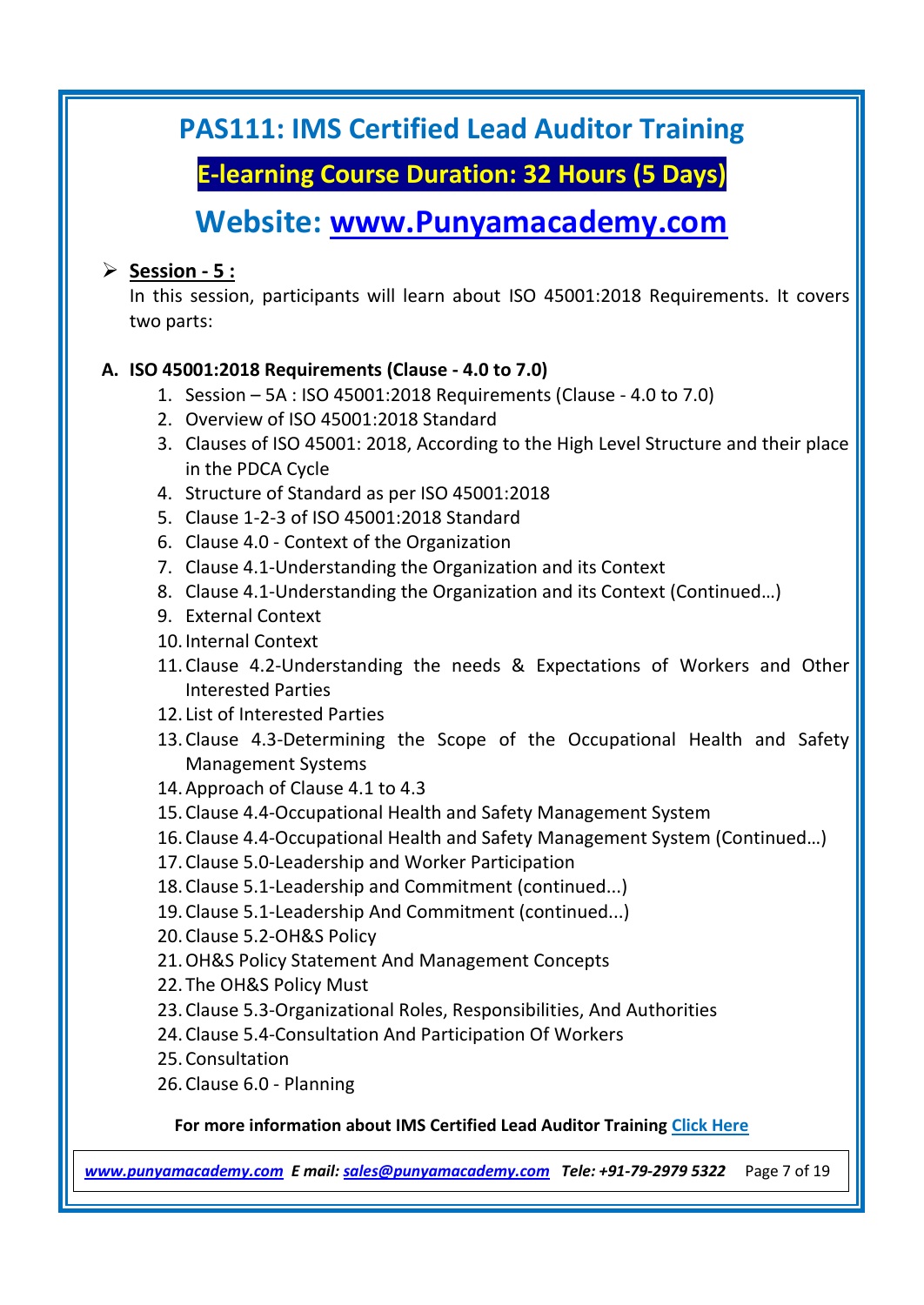### **E-learning Course Duration: 32 Hours (5 Days)**

### **Website: [www.Punyamacademy.com](http://www.punyamacademy.com/)**

- 27.Clause 6.1-Action To Address Risks And Opportunities
- 28.Clause 6.1-Action To Address Risks And Opportunities (continued…)
- 29.Hazard Identification Techniques
- 30.Hazard Identification and Risk Assessment HIRA Tools
- 31.Clause 6.1-Action To Address Risks And Opportunities (continued...)
- 32. Some Common OH&S Hazards
- 33.Clause 6.1-Action To Address Risks And Opportunities (continued…)
- 34.Register of Regulatory Requirements
- 35.Clause 6.1-Action To Address Risks And Opportunities (continue...)
- 36.Clause 6.2-OH&S Objectives & Planning To Achieve Them
- 37.Inputs for OH&S Objectives
- 38.Clause 6.2-OH&S Objectives & Planning To Achieve Them (continued...)
- 39.OH&S Program
- 40.Clause 7.0-Support
- 41.Clause 7.1-Resources
- 42.Clause 7.2-Competence
- 43.Clause 7.3-Awareness
- 44.Clause 7.4-Communication
- 45.Clause 7.5-Documented Information
- 46.Clause 7.5-Documented Information (continued…)
- 47. Sample List Of Documented Information

#### **B. ISO 45001:2018 Requirements (Clause - 8.0 to 10.0)**

- 1. Session 5B : ISO 45001:2018 Requirements (Clause 8.0 to 10.0)
- 2. Clause 8.0-Operation
- 3. Clause 8.1.1 & 8.1.2-General Control and Reducing Risks
- 4. Clause 8.1-Operational Planning and Control
- 5. Operational Control Measures
- 6. Clause 8.1-Operational Planning and Control (continued...)
- 7. Clause 8.1-Operational Planning and Control (continue...)
- 8. Clause 8.1-Operational Planning and Control (continue...)
- 9. Clause 8.2-Emergency Preparedness And Response
- 10.Possible Emergencies
- 11.Emergency Preparedness

#### **For more information about IMS Certified Lead Auditor Training [Click Here](https://www.punyamacademy.com/course/hse/ims-certified-lead-auditor-training)**

*[www.punyamacademy.com](https://www.punyamacademy.com/) E mail: [sales@punyamacademy.com](mailto:sales@punyamacademy.com) Tele: +91-79-2979 5322* Page 8 of 19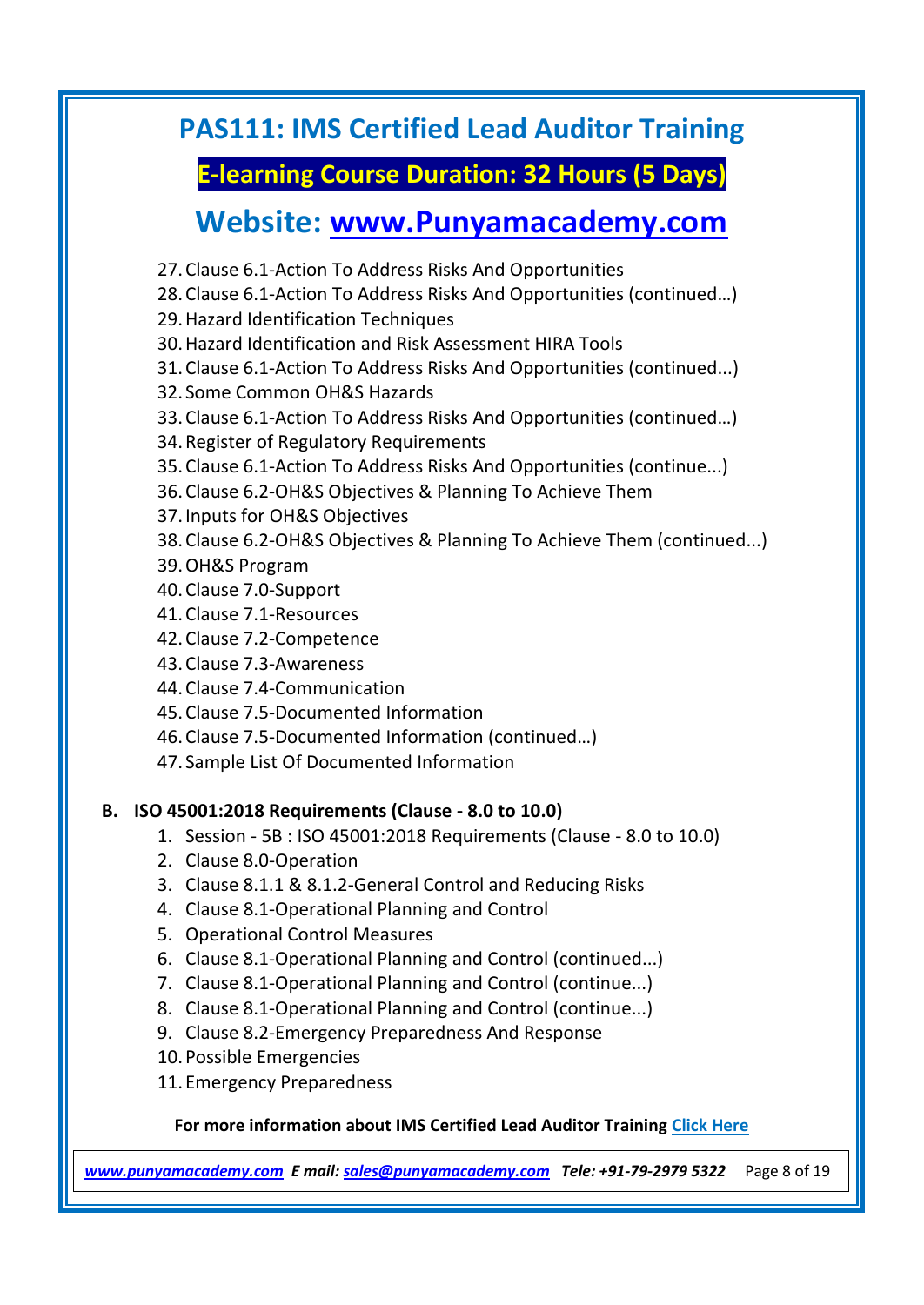**E-learning Course Duration: 32 Hours (5 Days)**

### **Website: [www.Punyamacademy.com](http://www.punyamacademy.com/)**

- 12.Emergency Preparedness
- 13.Emergency Plan
- 14. Selection Criteria For Emergency Planning
- 15.Clause 9.1-Monitoring, Measurement, Analysis and Performance Evaluation
- 16.Monitoring & Measurement
- 17.Clause 9.2-Internal Audit
- 18.Clause 9.3-Management Review
- 19.Clause 10.0-Improvement
- 20.Clause 10.1-General
- 21.Clause 10.2-Incident, Nonconformity And Corrective Action
- 22.Clause 10.3-Continual Improvement

#### **Session - 6 :**

In this session, participants will learn about Documented Information. It covers total 14 slides on below topics:

- 1. Session 6 : Documented Information
- 2. What is documented information?
- 3. Flexibility in documentation in management system
- 4. ISO 9001, ISO 14001 and ISO 45001 Management System Documented Information
- 5. Four tier Document Structure
- 6. Tier-1: System Manual (Optional)
- 7. Tier-2: Quality Procedures (Optional)
- 8. Tier-3: System Documented Information
- 9. Tier-4: System Documented Information
- 10. List of Maintain Documented Information
- 11. List of Maintain Documented Information (continued...)
- 12. List of Retain Documented Information
- 13. List of Retain Documented Information (continued...)
- 14.Control of Documented Information

#### **Session - 7 :**

In this session, participants will learn about Management of Risk. It covers total 19 slides on below topics:

#### **For more information about IMS Certified Lead Auditor Training [Click Here](https://www.punyamacademy.com/course/hse/ims-certified-lead-auditor-training)**

*[www.punyamacademy.com](https://www.punyamacademy.com/) E mail: [sales@punyamacademy.com](mailto:sales@punyamacademy.com) Tele: +91-79-2979 5322* Page 9 of 19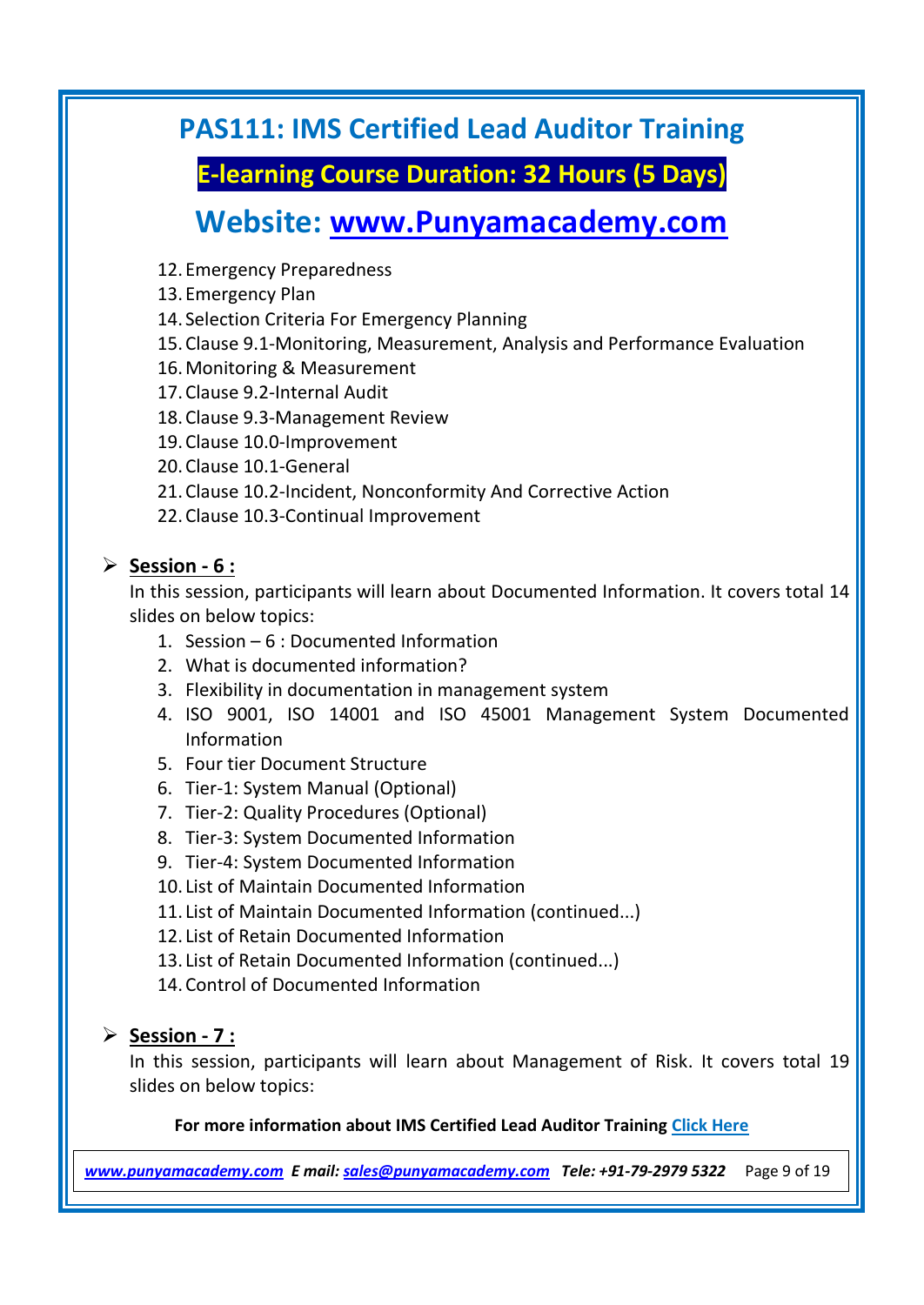**E-learning Course Duration: 32 Hours (5 Days)**

## **Website: [www.Punyamacademy.com](http://www.punyamacademy.com/)**

- 1. Session 7 : Risk Management
- 2. What is Risk Management?
- 3. Risk Management
- 4. Why use risk-based thinking?
- 5. How we do Risk Management?
- 6. Risk Management Approach
- 7. Risk Management Process
- 8. Risk Management Phases
- 9. Phase-1 : Risk Analysis
- 10. Severity / Impact
- 11.Risk assessment in organization
- 12.Risk Assessment Likelihood Examples
- 13.Phase-2 : Risk Evaluation
- 14.Risk Evaluation-Managing and Qualifying Risks
- 15.Phase-3 : Risks Monitoring and Control
- 16.Risk Treatment
- 17.Phase-4 : Post-test Operation Information
- 18.Areas to Consider for Risk and Opportunity Identification
- 19.Possible Risks in an Organization

#### **Session - 8 :**

In this session, participants will learn about Environmental Aspect – Impact, Objective & Plan. It covers total 33 slides on below topics:

- 1. Session 8 : Environmental Aspect Impact
- 2. Definition of Environmental Aspect & Impact
- 3. What is Environmental Aspect & Impact
- 4. Requirements of ISO 14001:2015
- 5. Environmental Aspects
- 6. Common Environmental Aspects
- 7. Environmental Aspect Identification
- 8. Aspect Impact identification
- 9. Aspect Identification Techniques
- 10.Aspect Identification: Core Team and Initial Review

#### **For more information about IMS Certified Lead Auditor Training [Click Here](https://www.punyamacademy.com/course/hse/ims-certified-lead-auditor-training)**

*[www.punyamacademy.com](https://www.punyamacademy.com/) E mail: [sales@punyamacademy.com](mailto:sales@punyamacademy.com) Tele: +91-79-2979 5322* Page 10 of 19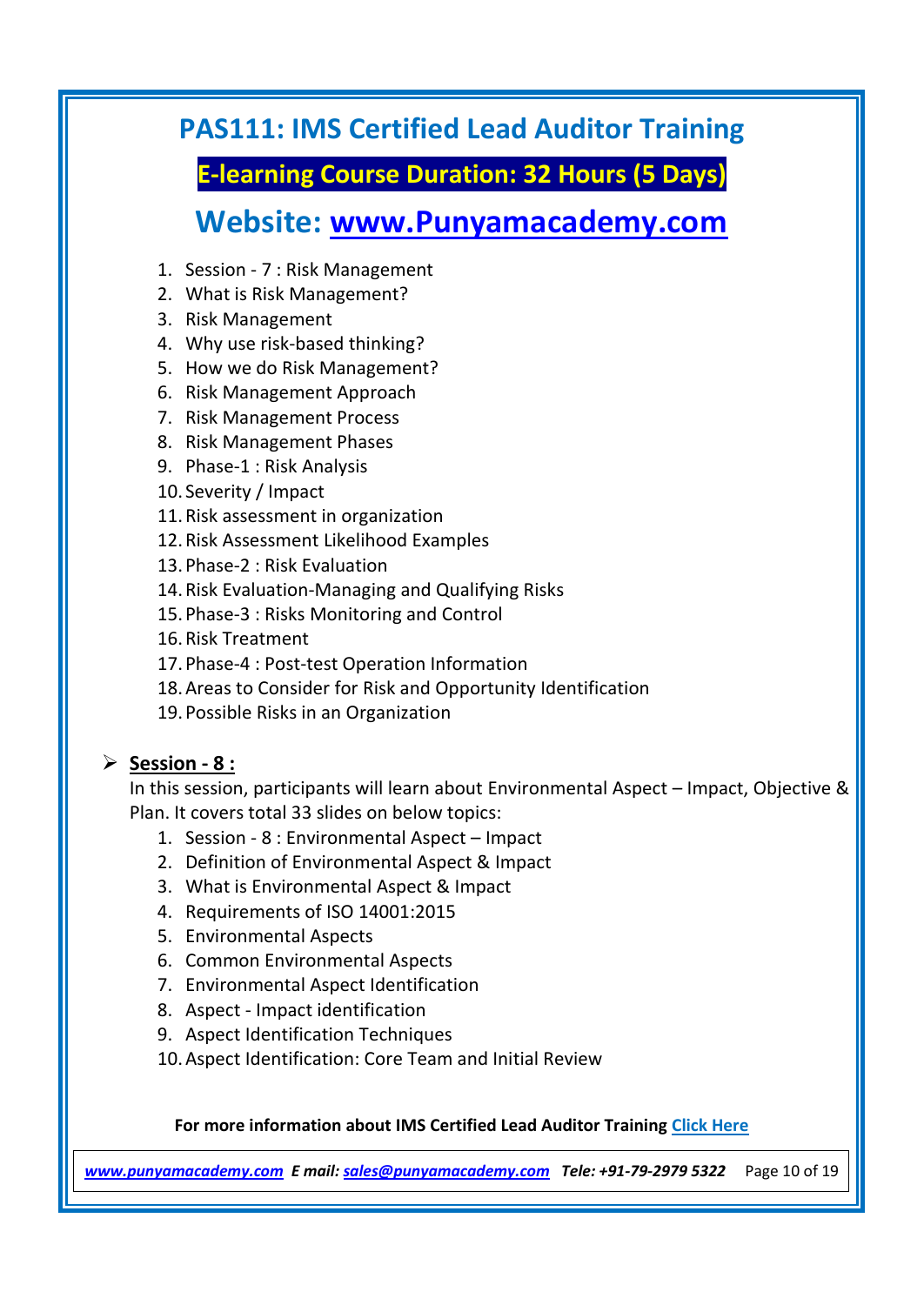### **E-learning Course Duration: 32 Hours (5 Days)**

### **Website: [www.Punyamacademy.com](http://www.punyamacademy.com/)**

- 11.Interrelationship Between Activity, Aspect, Impact & Effect Examples (Continued…)
- 12.Interrelationship Between Activity, Aspect, Impact & Effect (Continued…)
- 13.Interrelationship Between Activity, Aspect, Impact & Effect
- 14.Product Life-cycle
- 15.Requirements of ISO 14001:2015
- 16. Significant Aspect-Impact Assessment Tools
- 17.Impact / Severity Rating
- 18.Probability Rating
- 19.Detectability Rating
- 20. Significant Aspects: Key Points
- 21. Significance Criteria Evaluation Method 1
- 22. Significance Criteria Evaluation Method 2
- 23.Environmental Objectives, Targets, Achievement & Management Plan
- 24.Requirements of ISO 14001:2015
- 25.Establishment of Environmental Objectives
- 26.Environmental Objectives and Targets
- 27.Inputs for Environmental Objectives
- 28.How to measure progress towards objectives?
- 29.An Integrated Environmental Objective
- 30. Few Examples of Objectives and Targets
- 31.Environmental Objectives & Targets
- 32.Environmental Objectives Achievement Plan
- 33.Environmental Management Plan

#### **Session - 9 :**

In this session, participants will learn about Hazard / Risk Identification. It covers total 17 slides on below topics:

- 1. Session 9 : Hazard / Risk Identification
- 2. Terms and Definitions
- 3. Hazard / Risk Identification
- 4. Planning for Hazard Identification, Risk Assessment and Risk Control
- 5. Hazard Identification and Risk Assessment must:
- 6. Common Health & Safety Hazards

#### **For more information about IMS Certified Lead Auditor Training [Click Here](https://www.punyamacademy.com/course/hse/ims-certified-lead-auditor-training)**

*[www.punyamacademy.com](https://www.punyamacademy.com/) E mail: [sales@punyamacademy.com](mailto:sales@punyamacademy.com) Tele: +91-79-2979 5322* Page 11 of 19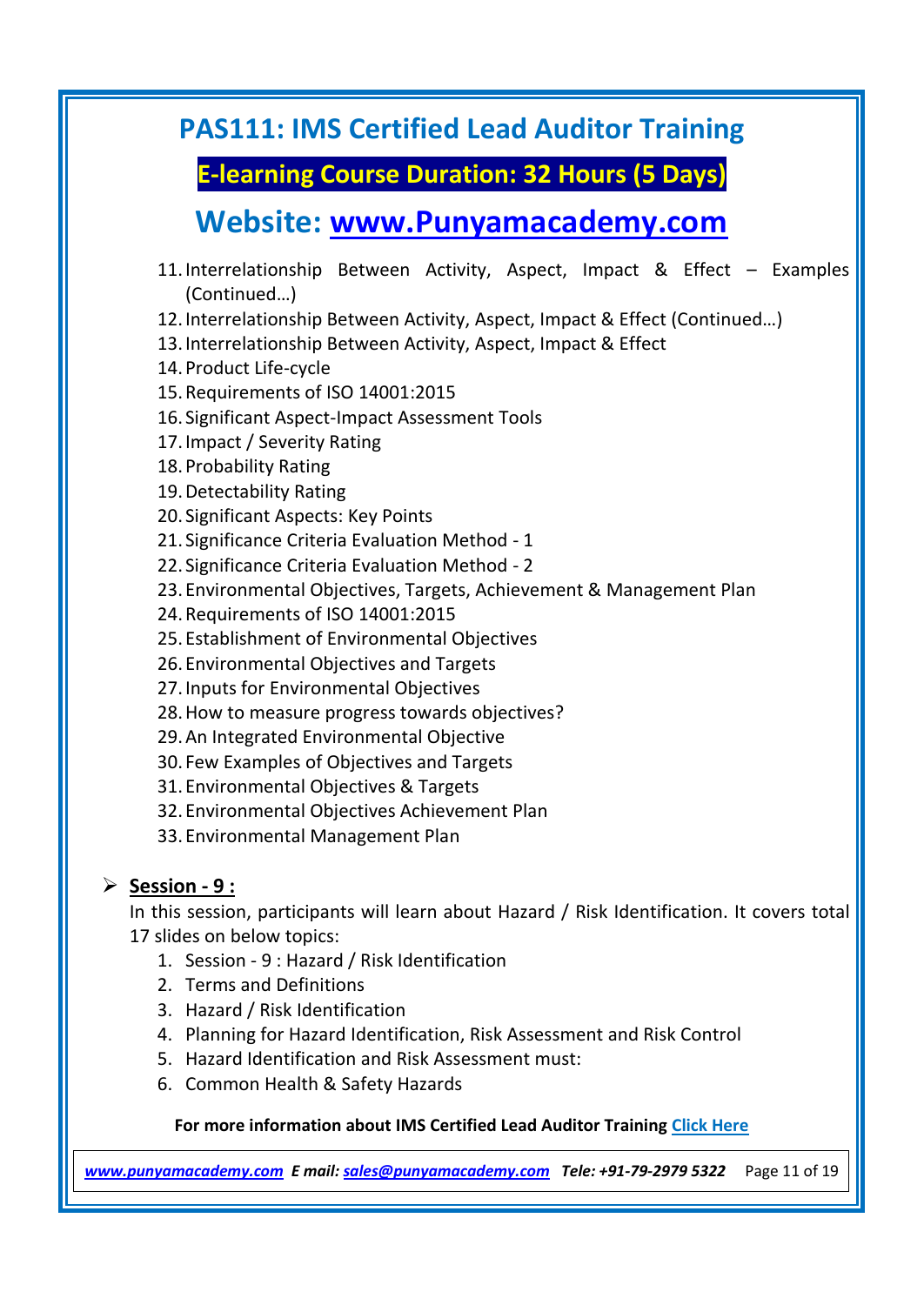**E-learning Course Duration: 32 Hours (5 Days)**

# **Website: [www.Punyamacademy.com](http://www.punyamacademy.com/)**

- 7. Occupational Health Hazards
- 8. Physical Hazards
- 9. Chemical Hazards
- 10.Biological Hazards
- 11.Ergonomic Hazards & Stress
- 12.Hazard Identification
- 13.Common Control Methods
- 14.Common Control Methods (continued...)
- 15.Product Life Cycle
- 16.Hazard Significance Criteria Evaluation Method 1
- 17.Hazard Significance Criteria Evaluation Method 2

#### **Session - 10 :**

In this session, participants will learn about IMS System Internal Audit Process. It covers total 38 slides on below topics:

- 1. Session 10 : IMS System Internal Audit Process
- 2. Outline of this session
- 3. Audit Definition
- 4. What is an audit?
- 5. Why Audit?
- 6. Tips for trained auditors
- 7. Principles of Auditing
- 8. Types of Audit
- 9. Management System Audit Techniques
- 10. Steps involved in audit
- 11.Implementing the Audit Program
- 12. Seven Steps of Implementation of Audit Program
- 13. Step no. 1 Audit Planning
- 14.Contents of Audit Plan
- 15. Sample Audit Plan
- 16. Step no. 2 Developing Checklists
- 17. Step no. 3 Conducting Opening Meeting
- 18. Step no. 3 Conducting Opening Meeting (continued...)
- 19. Step no. 4 Conducting the audit

#### **For more information about IMS Certified Lead Auditor Training [Click Here](https://www.punyamacademy.com/course/hse/ims-certified-lead-auditor-training)**

*[www.punyamacademy.com](https://www.punyamacademy.com/) E mail: [sales@punyamacademy.com](mailto:sales@punyamacademy.com) Tele: +91-79-2979 5322* Page 12 of 19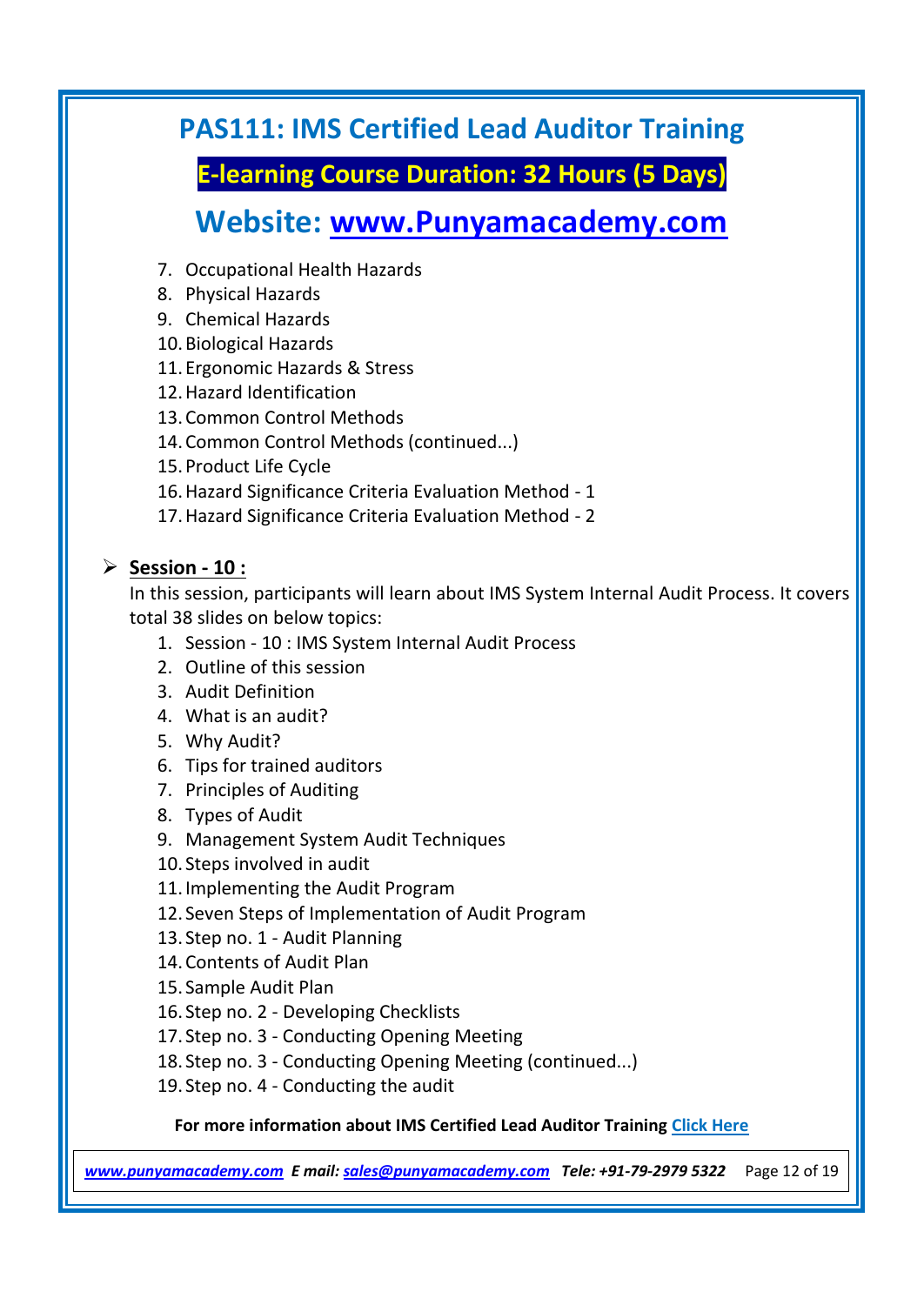**E-learning Course Duration: 32 Hours (5 Days)**

## **Website: [www.Punyamacademy.com](http://www.punyamacademy.com/)**

- 20.Conducting the Audit Activities
- 21.Interview and Questioning Techniques
- 22.Collecting Evidences of Compliance
- 23.Objective Evidences
- 24. Step no. 5 Recording Audit Findings
- 25.Identifying Non-compliances
- 26.Observations (Opportunities for Improvement)
- 27.Nonconformity Report
- 28. Step no. 6 Conducting the Closing Meeting
- 29.Checklist for Conducting the Closing Meeting
- 30. Step no. 7 Preparing the Audit Report
- 31.Contents of Audit Report
- 32.Conducting Audit Follow-up
- 33.Auditor's Qualities
- 34.Auditor's Personal Behavior
- 35.Auditor's Conduct
- 36.The Audited Persons' Conduct
- 37.Overview of the Process of Collecting and Verifying Information
- 38.Reference

#### **Session - 11 :**

In this session, participants will learn about Audit Terms and Definitions and Roles and Responsibilities. It covers total 20 slides on below topics:

- 1. Session 11 : Audit Terms and Definitions and Roles and Responsibilities
- 2. Terms and Definitions
- 3. Audit Roles and Responsibilities
- 4. Role and Responsibilities of Auditing Organization (Certifying Body)
- 5. Role and Responsibilities of Lead Auditor / Team Leader
- 6. Role and Responsibilities of Lead Auditor
- 7. Role and Responsibilities of Auditor
- 8. Role and Responsibilities of Auditee Organization
- 9. Role and Responsibilities of Audited Person
- 10.Role and Responsibilities of Guide
- 11.Role and Responsibilities of Observer

#### **For more information about IMS Certified Lead Auditor Training [Click Here](https://www.punyamacademy.com/course/hse/ims-certified-lead-auditor-training)**

*[www.punyamacademy.com](https://www.punyamacademy.com/) E mail: [sales@punyamacademy.com](mailto:sales@punyamacademy.com) Tele: +91-79-2979 5322* Page 13 of 19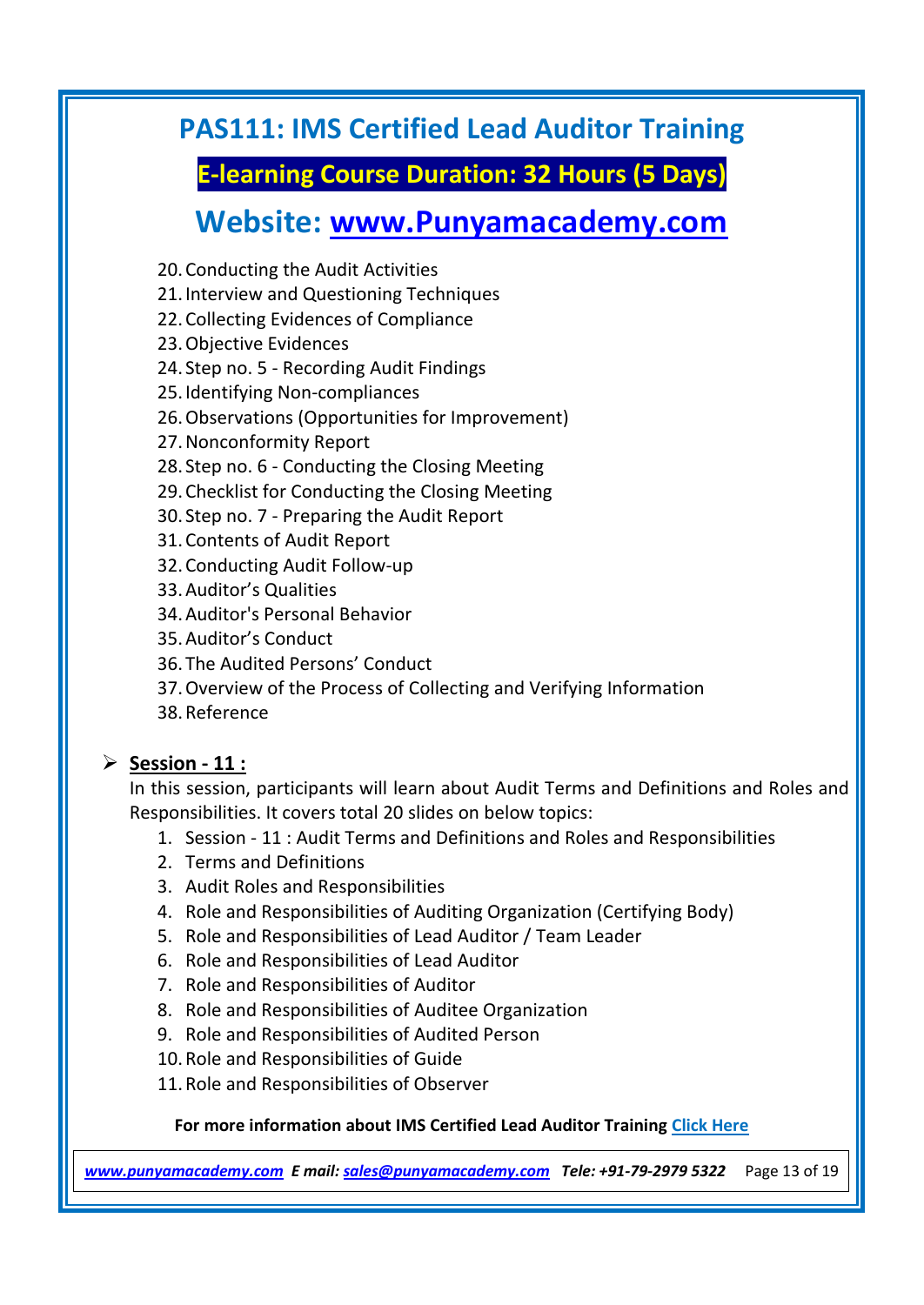**E-learning Course Duration: 32 Hours (5 Days)**

# **Website: [www.Punyamacademy.com](http://www.punyamacademy.com/)**

- 12.Audit Communication Effective Communication with Auditee
- 13.Evaluation of the system by Auditor
- 14.Essential Characteristics of Auditor
- 15.Bad habits to avoid
- 16.Interviewing A Critical Audit Step
- 17.Interviewing Technique
- 18.Questioning Technique for Interviews
- 19.Open Questions Auditor's Friends
- 20.Need for Auditor's Confidentiality

#### **Session – 12 :**

In this session, participants will learn about Performing an Audit. It covers total 20 slides on below topics:

- 1. Session 12 : Performing an Audit
- 2. Performing audit activities
- 3. Overview of Quality & HSE Management System Internal Audit
- 4. Audit Techniques
- 5. Ways of Performing Audits
- 6. How do auditors find evidence?
- 7. What should be reviewed as part of document review?
- 8. Observations
- 9. Auditors' Proverb: "Seeing is believing" Visit the field! See the 'real world'!!!
- 10.Three Approaches for Auditing
- 11.Auditing Using Process Approach
- 12.Auditing Using Process Approach
- 13.Why Prepare a "Checklist" Before an Audit?
- 14.Checklist Format
- 15.Audit Checklists: Should and Should Not
- 16. Follow Audit Trails
- 17.Auditing Top Management
- 18.Always Take Notes
- 19.Time Management
- 20.Can auditors provide solutions as well..?....

#### **For more information about IMS Certified Lead Auditor Training [Click Here](https://www.punyamacademy.com/course/hse/ims-certified-lead-auditor-training)**

*[www.punyamacademy.com](https://www.punyamacademy.com/) E mail: [sales@punyamacademy.com](mailto:sales@punyamacademy.com) Tele: +91-79-2979 5322* Page 14 of 19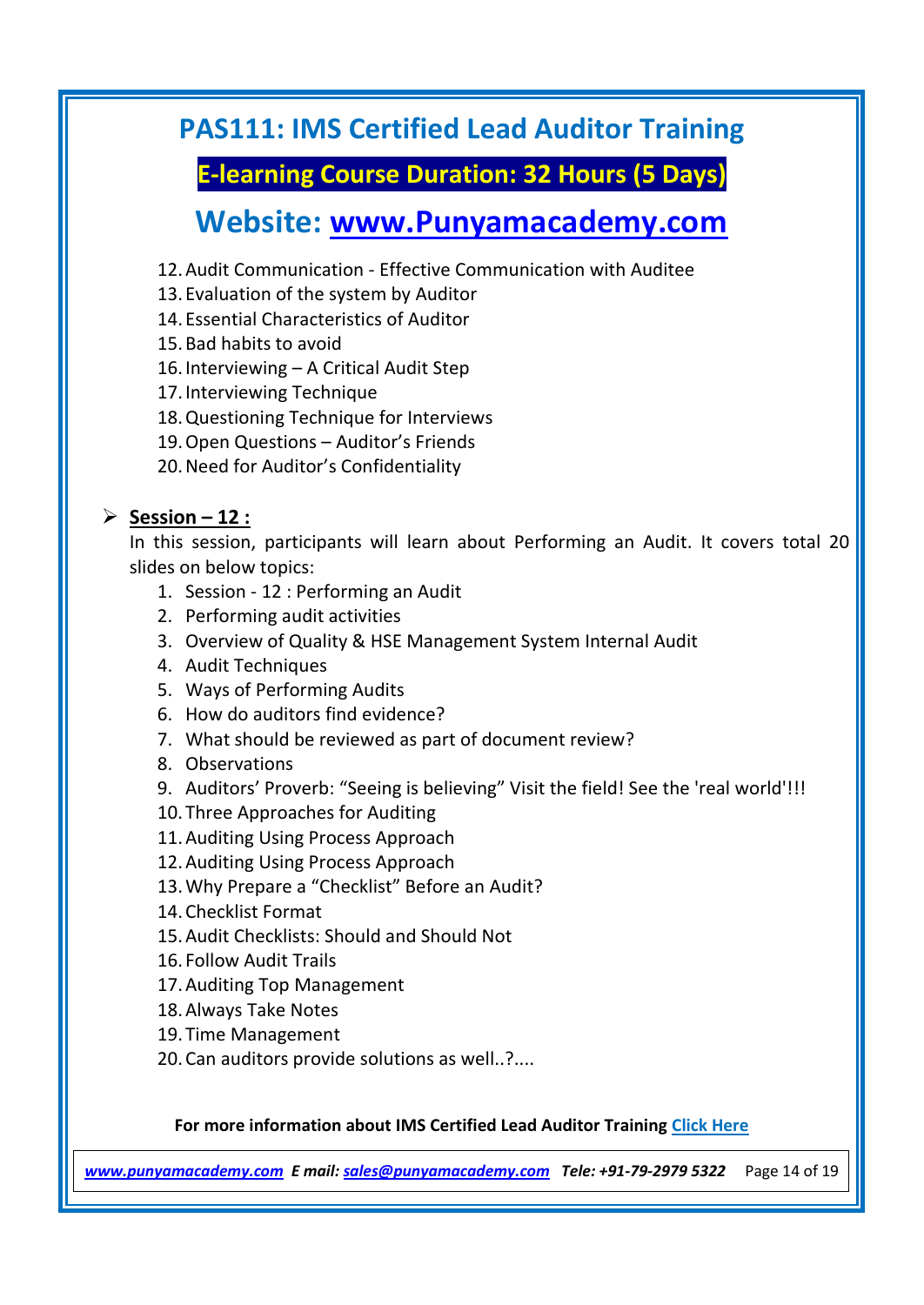**E-learning Course Duration: 32 Hours (5 Days)**

### **Website: [www.Punyamacademy.com](http://www.punyamacademy.com/)**

#### **Session – 13 :**

In this session, participants will learn about Nonconformity and Corrective Action. It covers total 15 slides on below topics:

- 1. Session 13 : Nonconformity and Corrective Action
- 2. Nonconformity Reporting
- 3. Objective Evidence
- 4. Non-conformity Report (NCR)
- 5. Wording of NCR
- 6. Categorizing Non-Compliances
- 7. Observations (Notes of Auditors)
- 8. Agreement between Auditor and Auditee on NCR
- 9. Care to be taken while creating an NCR
- 10. Sample Non-Conformity Report (NCR)
- 11.Closing Meeting
- 12.Conducting the Closing Meeting
- 13.Communicating Audit Findings in Closing Meeting
- 14.Corrective Action
- 15.Audit Follow-up Activity

#### **Part – 2 Hand-outs:**

For each lecture, hand-out is given in PDF format. The participant can download or print any documents to read it later to get detailed knowledge of all the 13 topics.

| Sr. No        | <b>Name of Literature</b>                             | <b>Total Pages</b> |
|---------------|-------------------------------------------------------|--------------------|
| 1             | Overview of ISO 9001, ISO 14001 & ISO 45001           | 15                 |
|               | <b>Management System</b>                              |                    |
| $\mathcal{L}$ | Principles of Quality Management System               | 6                  |
| 3             | Clause-wise Requirements of Quality Management System | 18                 |
| 4             | Clause-wise Requirements of Environmental Management  | 27                 |
|               | System                                                |                    |
| 5             | Clause-wise Requirements of OH&S Management System    | 33                 |
| 6             | Documented Information                                | 10                 |
|               | <b>Risk Management</b>                                | 12                 |

**For more information about IMS Certified Lead Auditor Training [Click Here](https://www.punyamacademy.com/course/hse/ims-certified-lead-auditor-training)**

*[www.punyamacademy.com](https://www.punyamacademy.com/) E mail: [sales@punyamacademy.com](mailto:sales@punyamacademy.com) Tele: +91-79-2979 5322* Page 15 of 19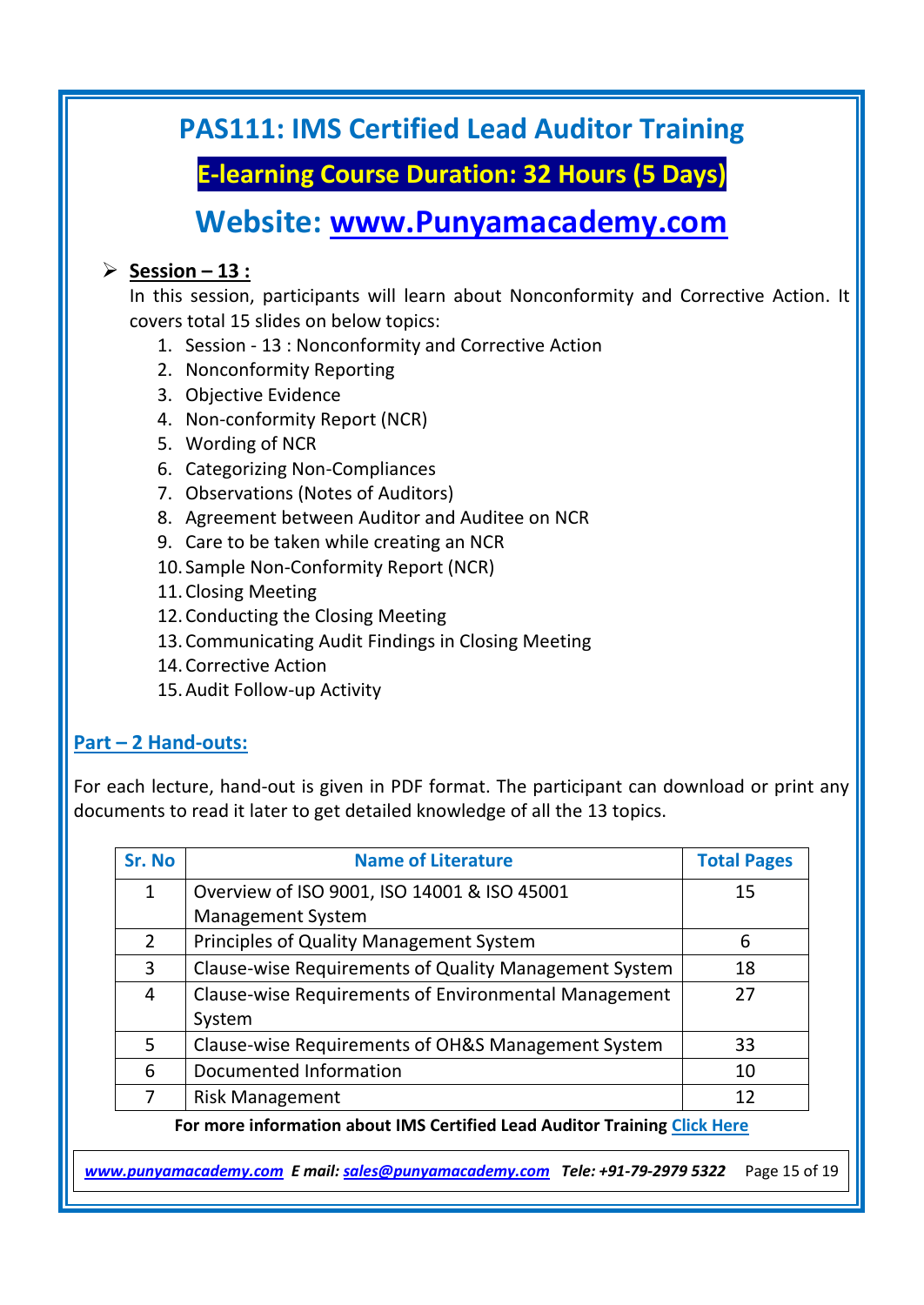**E-learning Course Duration: 32 Hours (5 Days)**

# **Website: [www.Punyamacademy.com](http://www.punyamacademy.com/)**

| 8  | Environmental Aspect - Impact, Objective & Plan            | 15 |
|----|------------------------------------------------------------|----|
| 9  | Hazard / Risk Identification                               | 15 |
| 10 | <b>IMS System Internal Audit Process</b>                   | 26 |
| 11 | Audit Terms and Definitions and Roles and Responsibilities | 13 |
| 12 | 12A. Performing Audit                                      | 15 |
|    | 12B. ISO 9001:2015 Audit Checklist                         | 32 |
|    | 12C. ISO 14001:2015 Audit Checklist                        | 25 |
|    | 12D. ISO 45001:2018 Audit Checklist                        | 28 |
|    | 12E. IMS Manual                                            | 53 |
| 13 | Nonconformity Reporting and Corrective Action              | 10 |

#### **Part – 3 Actual Meetings, Audit and Training Videos:**

A complete video demonstration of opening – closing meetings Audit meeting as well as actual training session videos on Documentation, Internal Audit are provided under this section. Auditor can watch and learn how to perform audit in organization and manage the opening and closing meetings with management employees.

| Sr. No | <b>Name of Videos</b>                              | <b>Duration</b> |
|--------|----------------------------------------------------|-----------------|
| 1      | Session 3 : ISO 9001:2015 Requirements (03 videos) | 150 Minutes     |
| 2      | Session 5 : HSE Requirements (03 videos)           | 180 Minutes     |
| 3      | Session 6 : IMS Documented Information             | 45 Minutes      |
| 4      | Session 7 : IMS Risk Management                    | 50 Minutes      |
| 5      | Session 10 : IMS Internal Audit Process            | 70 Minutes      |
| 6      | Session 10: Audit Opening Meeting                  | 10 Minutes      |
| 7      | Session 12 : Performing Actual Audit               | 06 Minutes      |
| 8      | Session 13: Conducting Audit Closing Meeting       | 6.30 Minutes    |

#### **Part – 4 Exams:**

Each session contains session exam, Participants have to pass the exam after completion of each session. After passing all session exams there is one final exam, participant must have to pass exam with minimum 60% marks. User can reappear and clears each exam to complete the course and get download/print their IMS Certified Lead Auditor Training certificate.

#### **For more information about IMS Certified Lead Auditor Training [Click Here](https://www.punyamacademy.com/course/hse/ims-certified-lead-auditor-training)**

*[www.punyamacademy.com](https://www.punyamacademy.com/) E mail: [sales@punyamacademy.com](mailto:sales@punyamacademy.com) Tele: +91-79-2979 5322* Page 16 of 19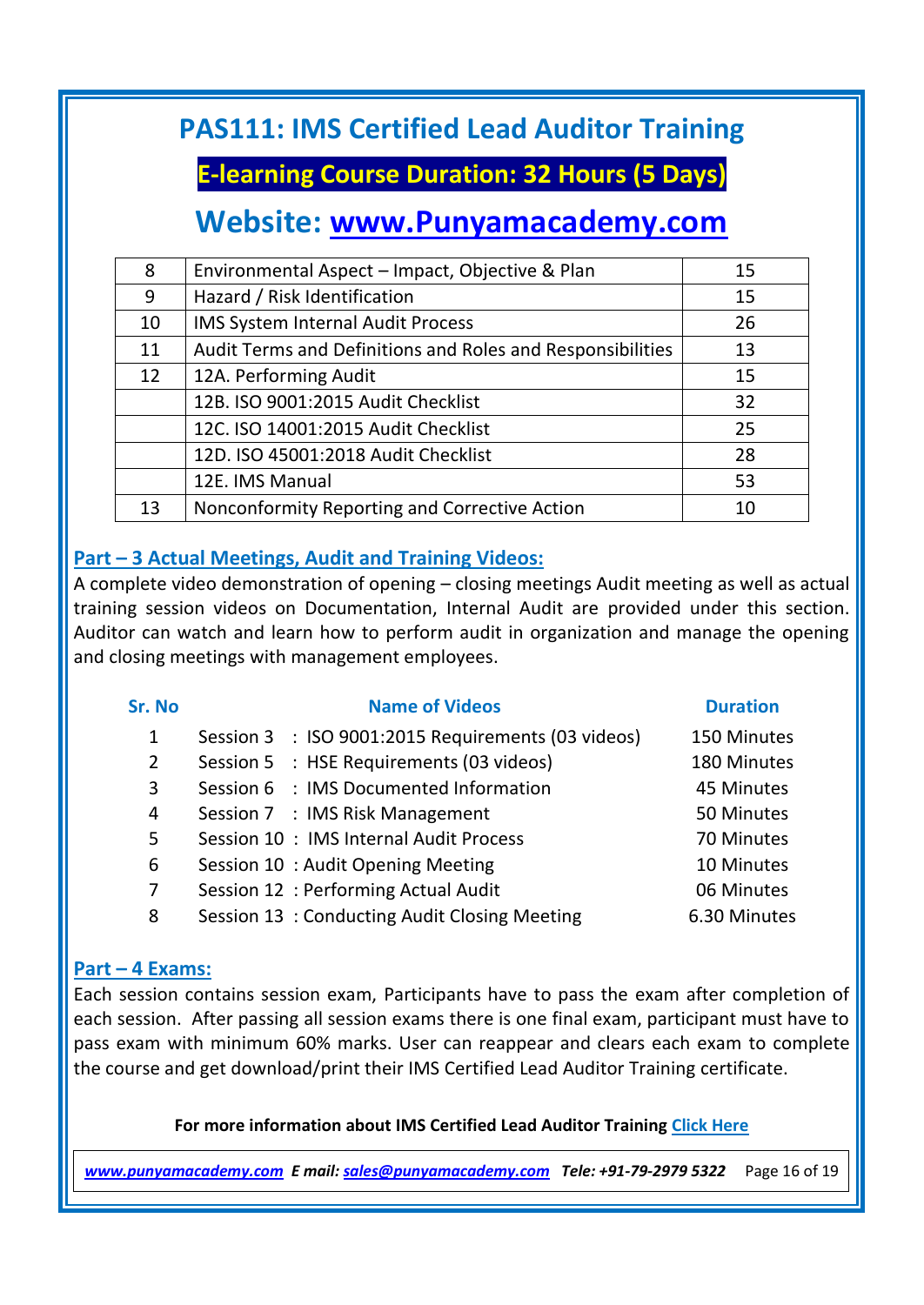### **E-learning Course Duration: 32 Hours (5 Days)**

### **Website: [www.Punyamacademy.com](http://www.punyamacademy.com/)**

#### **Part – 5 Audit Checklists:**

The Audit checklists with more than 800 Environmental Management System audit questions as below:

- 1. ISO 9001:2015 clause wise & department wise audit questions
- 2. ISO 14001:2015 clause wise & department wise audit questions
- 3. ISO 45001:2018 clause wise & department wise audit questions

#### **Part – 6 Training Certificate:**

After passing the exam the colorful training certificate is generated and user can download it or print it. Any one globally can cross verify the training certificate through our LMS platform.

#### **Chapter - 2: COURSE OBJECTIVES**

**Upon Completion of this course, participants will be able to:** 

- $\checkmark$  Familiarize yourself with course & standards.
- $\checkmark$  Familiarize yourself with requirements of ISO 9001:2015, ISO 14001:2015 & ISO 45001:2018.
- Understand the ISO 9001, ISO 14001 and ISO 45001 Management System Documented Information
- $\checkmark$  Understand Types of risk, Risk Assessment and Risk Control.
- $\checkmark$  Understand Approach, Phases, and Process of Risk Management.
- $\checkmark$  Understand Principles of Auditing, type of audit, Tips for trained auditors.
- $\checkmark$  Know about Audit Roles and Responsibilities.
- $\checkmark$  Understand the Ways of Performing Audits.
- $\checkmark$  Nonconformity and Corrective Actions.

#### **For more information about IMS Certified Lead Auditor Training [Click Here](https://www.punyamacademy.com/course/hse/ims-certified-lead-auditor-training)**

*[www.punyamacademy.com](https://www.punyamacademy.com/) E mail: [sales@punyamacademy.com](mailto:sales@punyamacademy.com) Tele: +91-79-2979 5322* Page 17 of 19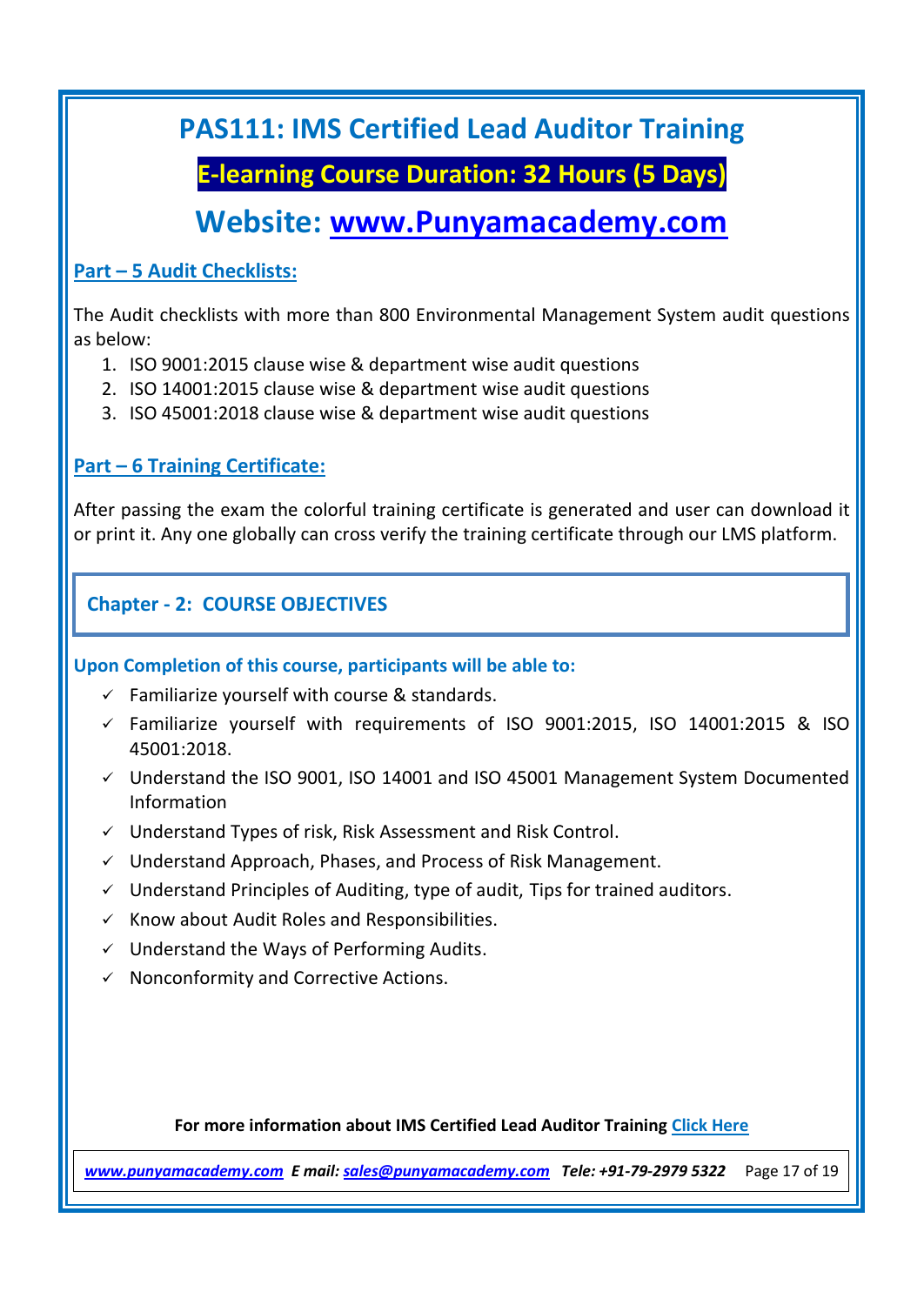### **E-learning Course Duration: 32 Hours (5 Days)**

### **Website: [www.Punyamacademy.com](http://www.punyamacademy.com/)**

#### **Chapter - 3: WHO SHOULD ATTEND THIS COURSE?**

This course is developed and brought to you by Punyam Academy; Punyam Academy is registered and certified under a scheme of Personnel Certification as per ISO/IEC 17024, which offers various e-learning as well as classroom training courses for working professionals, college students, and other individuals for enhancing their career to new heights. Our elearning courses help them to succeed in today's competitive environment, to renew licenses, and to update, strengthen and add quality to their existing knowledge and skills. Our courses are also useful for those who want to get certification, or start a new profession.

#### **Chapter - 4: USER MANUAL**

#### **Compatibility and Requirements for smoothly running our course**

- 1. **Bandwidth:** Internet bandwidth must me 1 MBPS or higher.
- 2. **Operating System:** Microsoft Windows XP and higher versions, iOS, Android.
- 3. **Browser:** Best viewable in Mozilla Firefox, Google Chrome. Also supports Internet Explorer.
- 4. **Screen Resolution:** To view slides properly, you must have a screen resolution of 1024 x 768 or higher.
- 5. **Cookies:** You must have browser cookies enabled, so that we can maintain your current session as you navigate through the application.
- 6. **JavaScript:** You must have enabled JavaScript, so that application runs smoothly.
- 7. **Adobe Acrobat Reader:** Some documents in our application are in .pdf format, so you must have installed adobe acrobat reader in your computer to be able to read such documents that you download.
- 8. **Pop-up Enable:** In your browser setting, check Pop-up blocker off, or enable Pop-up window.
- 9. **Speaker:** You must have speakers or a headphone attached to your computer, so that you can listen to the course lecture while learning.

#### **Click to Purchase this Course. [ENROL](https://www.punyamacademy.com/book/ims-certified-lead-auditor-training)**

**For more information about IMS Certified Lead Auditor Training [Click Here](https://www.punyamacademy.com/course/hse/ims-certified-lead-auditor-training)**

*[www.punyamacademy.com](https://www.punyamacademy.com/) E mail: [sales@punyamacademy.com](mailto:sales@punyamacademy.com) Tele: +91-79-2979 5322* Page 18 of 19